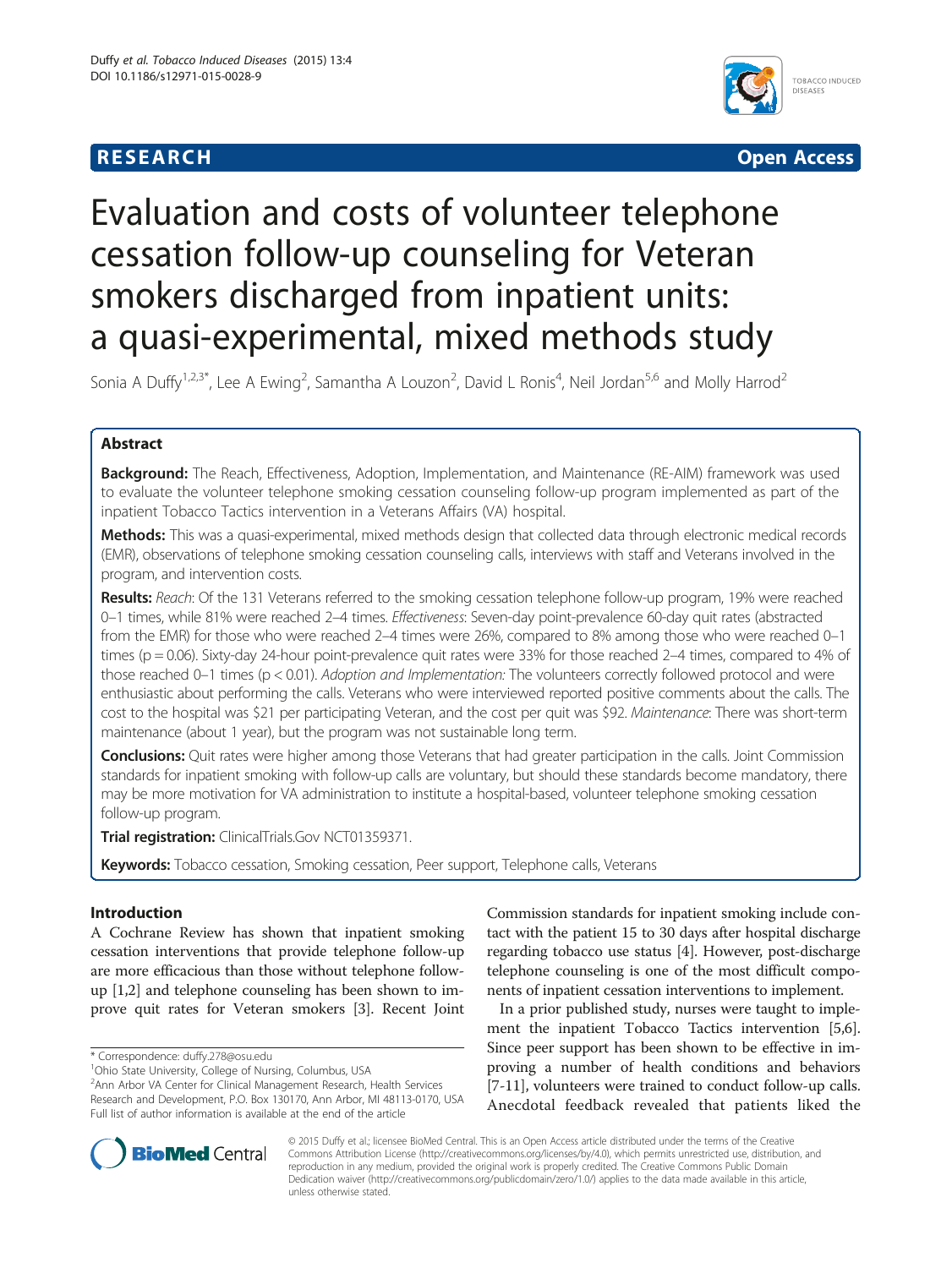telephone cessation counseling and volunteers were extremely enthusiastic about having the opportunity to provide cessation follow-up calls.

Using the Reach, Effectiveness, Adoption, Implementation and Maintenance (RE-AIM) framework [\[12,13\]](#page-6-0), an evaluation of the volunteer initiated telephone smoking cessation follow-up calls was conducted. The specific aims of this study were to: 1) determine differences in the demographics and health characteristics of those who did and did not participate in the telephone counseling program (Reach); 2) determine if there were differences in quit rates between those who did and did not participate in the telephone cessation counseling (Effectiveness); 3) evaluate the implementation of the program, barriers and facilitators to implementation, the cost, and the cost per quit (Adoption and Implementation); and 4) evaluate the sustainability of the program (Maintenance).

### Methods

# Design, setting, sample, and procedures

This was a quasi-experimental, mixed methods study of the volunteer telephone smoking cessation counseling component of the inpatient Tobacco Tactics intervention conducted at the Ann Arbor Veterans Affairs (VA) hospital [\[5](#page-6-0)]. Based on their clinical judgment, nurses gave the Tobacco Tactics intervention to any smoker they thought was physically and mentally able and willing to participate in the intervention. Once discharged from the inpatient unit, participants  $(N = 131)$  were then referred to the follow-up telephone counseling component of the intervention from June 2012 to March 2013. The sample also included 4 staff: the volunteer coordinator, the smoking cessation coordinator, and two volunteer smoking cessation counselors. Human Studies approval was received from the Ann Arbor VA Subcommittee on Human Studies - VA Institutional Review Board.

To determine the Reach and Effectiveness of the calls, data were collected from electronic medical records (EMR). To determine the Adoption and Implementation of the calls, staff were interviewed and asked about the barriers and facilitators to providing the smoking cessation telephone calls. Fifteen volunteer calls were observed and field notes were taken to determine if the components of the telephone counseling were being implemented. Volunteer-Veteran interactions were also observed. In addition, 25 of the 131 Veterans were interviewed. Veteran interviews were audio-recorded and transcribed. The costs and cost per quit from the perspective of the payer were determined. Maintenance was determined by the sustainability of the program once research ended.

#### Intervention

Details about the inpatient Tobacco Tactics intervention have been previously published [[5,6](#page-6-0)]. In brief, the inpatient

Tobacco Tactics intervention conducted by staff nurses provides those interested in quitting with behavioral and pharmaceutical intervention. If the nurse indicated on the documentation template that the patient was given the Tobacco Tactics manual, the EMR was programmed to add the patient's name and phone number to a list that was forwarded to Voluntary Services on a weekly basis. Trained volunteers initiated follow-up cessation counseling to patients at 2, 14, 21 and 60 days after in-patient discharge; three attempts were made per time point. Since volunteers cannot access or chart in the EMR, volunteer documentation was entered into the EMR by support staff.

Working with the director of Voluntary Services, never smoking or long-term non-smoking volunteers were handpicked (based on their comfort/skill level with talking on the phone and providing support) and trained to provide the telephone cessation counseling. Volunteer training consisted of: 1) participating in the 1-hour Tobacco Tactics training program; 2) viewing the video shown to patients about smoking cessation; and 3) viewing the video "Tools for Being a Helpful Peer Partner" about peer support that has been used in other studies [[14](#page-6-0)]. Volunteers were given a script that covers three important aspects of providing support to smokers, namely: 1) positive reinforcement; 2) handling thoughts about smoking; and 3) strategies to cope with cravings. Volunteers were supervised making calls until the research staff were comfortable with their performance and execution of the protocol. Volunteers provided only behavioral support and referred all medical questions or unanticipated situations/crises to case managers or 911.

#### Measures

## Reach and effectiveness

The Reach of the telephone cessation counseling was measured by the number of contact calls in which the patient talked with volunteers (0 to 4); number of calls was dichotomized into  $0-1$  (n = 25) versus 2-4 (n = 106) representing those who were marginally engaged (only 5 people had 0 calls) and those who were more engaged. This dichotomization was conducted because some of the groups had small numbers and this grouping provided 80% power to detect a medium-large effect and 60% power to detect what Cohen defined as a medium sized effect [\[15\]](#page-6-0). See detailed power analysis below.

Patient characteristics, including demographics and comorbidities, were abstracted from the EMR. Smoking status around 60-days post-discharge (range 1 month to 5 months) was collected from EMR text fields (smoked in the past 7 days—yes/no) or 60-day volunteer documentation (smoked in the last 24 hours—yes/no). When smoking status data was missing, participants were considered to be a smoker.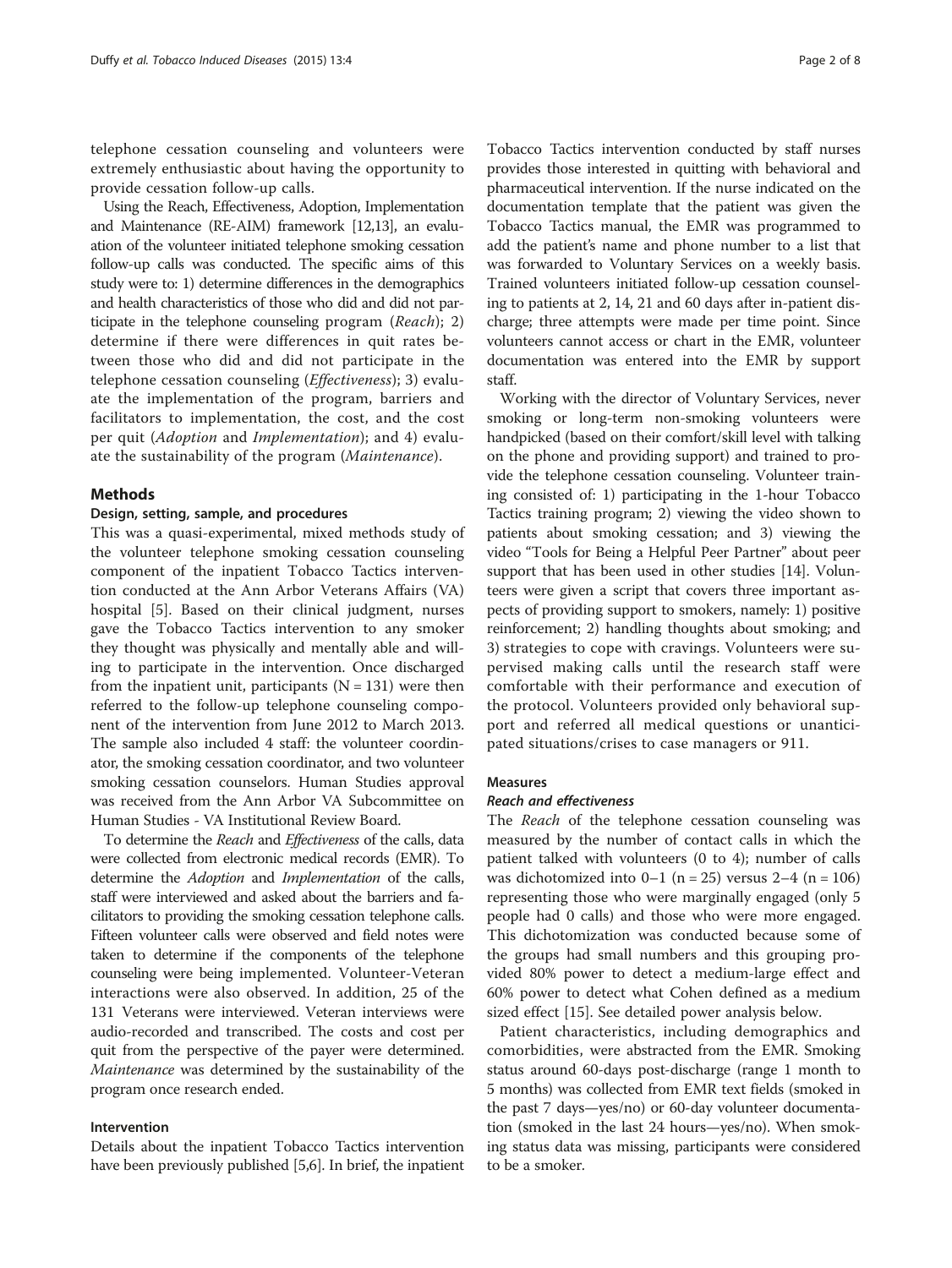#### Adoption and implementation

Volunteers were observed making calls implementing the components of the counseling (fidelity) and their interactions with Veterans (e.g., providing empathy and encouragement). Questions for the patient interviews were formulated to reflect their role and experience in the program. For example, patients who quit smoking during the counseling program were asked "What happened after they stopped calling you? Did you have any trouble continuing not to smoke?" and "Is there anything the program could have done differently that would have been more helpful to you?" Staff interview questions focused on identifying barriers and facilitators to implementation. For example, volunteers were asked "How did your training on peer support influence your counseling?" and the smoking cessation coordinator was asked "Are there any organizational barriers to implementing the program?"

The primary cost component of the intervention is the cost of labor by providers to train the volunteers and enter volunteer documentation into the EMR. These costs were estimated using VA salary and fringe benefit information obtained from the Financial Management System. Number of hours spent by the volunteers providing telephone counseling was also tracked. Other intervention costs included nominal supplies associated with training and the intervention. Because the volunteers made their telephone calls in an unused office, the cost of space was not included. Recruitment and other research-related costs were excluded.

# Data analysis

Power analyses were conducted with PASS software [[16](#page-6-0)] using the methods recommended by Cohen (1988). Analyses to evaluate Reach (Aim 1) were based on t-tests, chi-square tests, and Fisher's exact tests comparing survey respondents from the samples who used  $(n = 106)$  or did not use  $(n = 25)$  the telephone counseling. This sample size provides 83% power to detect a medium-large sized difference between the means or proportions in the two groups (based on Cohen's definitions of effect sizes). Power for analysis assessing *Effectiveness* (Aim 2) was similar to that for *Reach* in that the same subgroups were being compared. Analyses for the other aims (Aims 3–5) were descriptive, so power analysis was not directly relevant to them.

# Reach and effectiveness

Descriptive statistics (means and frequencies) were calculated for all quantitative variables. Bivariate relationships between a patient's participation in the program and demographic and health behavior characteristics as well as bivariate relationships between participation and variables representing smoking status were calculated. T-tests for normally-distributed continuous variables and Wilcoxon Exact tests for non-normally distributed continuous variables were used to detect differences in means, and Chi-Square or Fisher's exact tests were used to detect differences in proportions. All significance tests were two-tailed and significance was set at the alpha = 0.05 level. Quantitative statistical analyses were performed using SAS version 9.3 (SAS Institute Inc., Cary, NC).

#### Adoption and implementation

To determine mean cost of the program, intervention and implementation costs were added together to calculate total cost. Total cost was divided by the number of patients served to derive mean cost per patient, and by the number of quitters to derive mean cost per quit. Descriptive analysis of field notes and interview transcripts was performed. Two of the co-authors (LE and SL) read each field note, transcribed the notes independently, and developed codes. They then met to discuss the codes and develop overarching themes. Codes were then aggregated under their corresponding theme and documented in a codebook. Any disagreements were resolved through discussion and consensus.

# Results

# Reach

Bivariate analyses shown in Table [1](#page-3-0) indicate that 19% of the sample was reached 0–1 times while 81% were reached 2–4 times. Those who were reached 2–4 times tended to be older than those reached only 0–1 times  $(p = 0.07)$ . Patients who were reached 2–4 times were more likely to have comorbid lung disease  $(p < 0.01)$ .

#### Effectiveness

Seven-day point-prevalence 60-day quit rates (abstracted from the EMR) for those who were reached 2–4 times were 26% compared to 8% among those who were reached 0–1 times, tending strongly toward significance  $(p = 0.06)$  (97% follow-up rate with 4 assumed to be smokers). Sixty-day 24-hour point-prevalence quit rates (abstracted from volunteer documentation) were 33% for those reached 2–4 times compared to 4% of those reached 0–1 times ( $p < 0.01$ ) (74% follow-up rate with 34 assumed to be smokers).

Sub-analyses were conducted to determine if there were differences in effectiveness by comorbidities or admitting diagnosis. Compared to those without lung disease, those with lung disease had a higher 24-hour point-prevalence quit rate at 6 months (39.02% versus 22.22%,  $p < 0.05$ ), but there was no difference in 7-day point-prevalence 6-month quit rates. Those admitted for psychiatric/substance abuse disorders tended to have lower 7-day point-prevalence quit rates at 6-month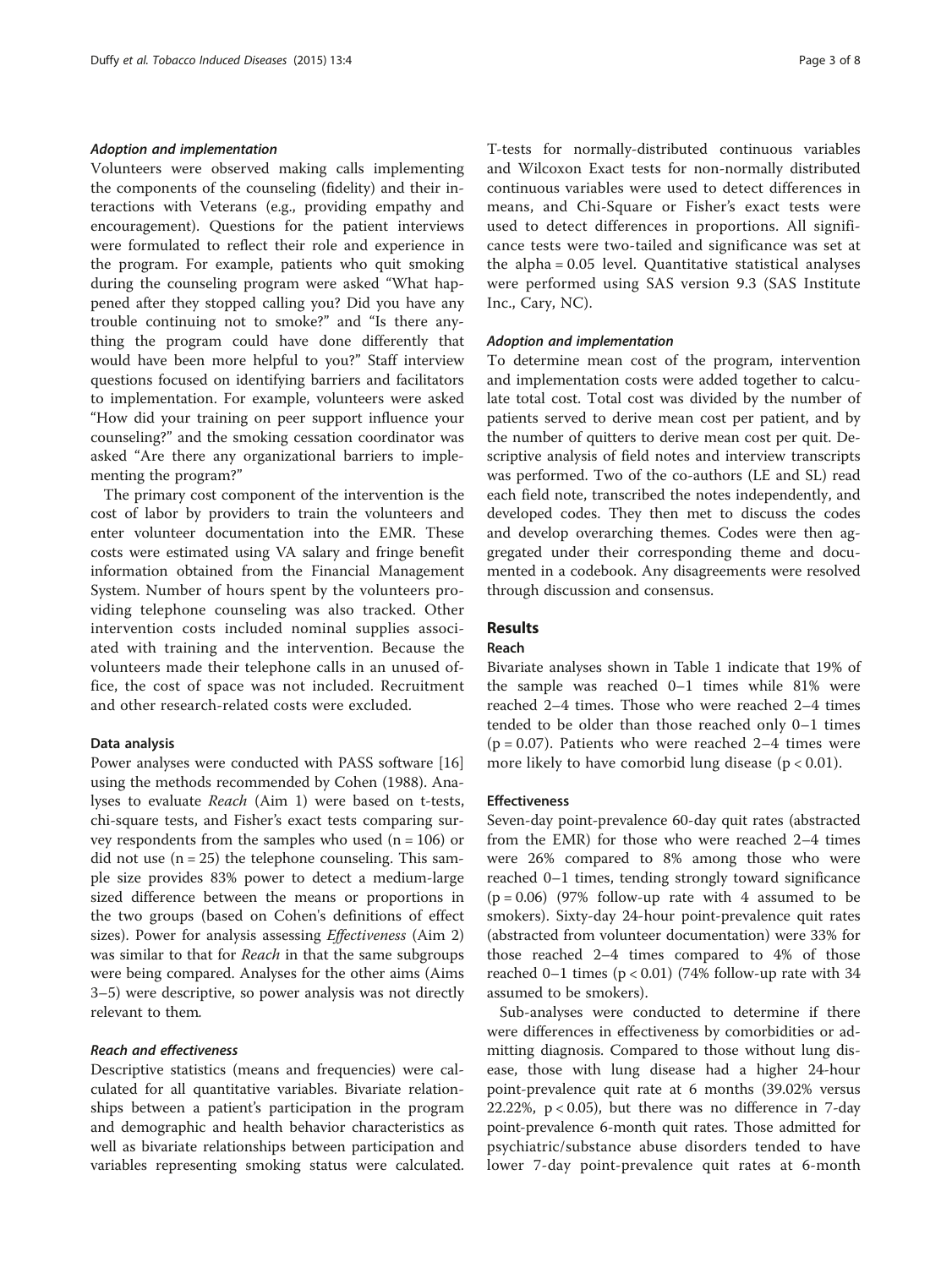<span id="page-3-0"></span>Table 1 Predictors and outcomes of patient participation in volunteer telephone cessation counseling  $(n = 131)^a$ 

|                                                                                               | Number of times reached<br>by volunteer counselor |      |         |      |                     |  |  |
|-----------------------------------------------------------------------------------------------|---------------------------------------------------|------|---------|------|---------------------|--|--|
| Predictor                                                                                     | $0 - 1$                                           |      | $2 - 4$ |      |                     |  |  |
|                                                                                               | Mean                                              | SD   | Mean    | SD   | p                   |  |  |
| Age (years) $(n = 131)$                                                                       | 54.7                                              | 10.7 | 58.5    | 9.2  | $0.07^{b}$          |  |  |
|                                                                                               | N                                                 | %    | N       | %    | p                   |  |  |
| Total                                                                                         | 25                                                | 19.1 | 106     | 80.9 |                     |  |  |
| Sex ( $n = 131$ )                                                                             |                                                   |      |         |      | 1.00 <sup>c</sup>   |  |  |
| Male                                                                                          | 24                                                | 96.0 | 101     | 95.3 |                     |  |  |
| Female                                                                                        | 1                                                 | 4.0  | 5       | 4.7  |                     |  |  |
| Race $(n = 130)$                                                                              |                                                   |      |         |      | 0.49 <sup>c</sup>   |  |  |
| Non-Hispanic white                                                                            | 21                                                | 84.0 | 94      | 89.5 |                     |  |  |
| Other                                                                                         | 4                                                 | 16.0 | 11      | 10.5 |                     |  |  |
| Marital Status ( $n = 130$ )                                                                  |                                                   |      |         |      | 0.83 <sup>d</sup>   |  |  |
| Married                                                                                       | 8                                                 | 32.0 | 36      | 34.3 |                     |  |  |
| Not Married                                                                                   | 17                                                | 68.0 | 69      | 65.7 |                     |  |  |
| Education ( $n = 128$ )                                                                       |                                                   |      |         |      | 0.82 <sup>d</sup>   |  |  |
| High school diploma/GED or less                                                               | 13                                                | 54.2 | 59      | 56.7 |                     |  |  |
| Some college or more                                                                          | 11                                                | 45.8 | 45      | 43.3 |                     |  |  |
| Employment status ( $n = 130$ )                                                               |                                                   |      |         |      | $0.22^d$            |  |  |
| Employed                                                                                      | 7                                                 | 28.0 | 18      | 17.1 |                     |  |  |
| Not currently employed                                                                        | 18                                                | 72.0 | 87      | 82.9 |                     |  |  |
| Comorbid lung disease <sup>e</sup> (n = 131)                                                  |                                                   |      |         |      | $<$ 0.01 $^{\circ}$ |  |  |
| Yes                                                                                           | $\overline{2}$                                    | 8.0  | 39      | 36.8 |                     |  |  |
| No                                                                                            | 23                                                | 92.0 | 67      | 63.2 |                     |  |  |
| Number of comorbidities ( $n = 131$ )                                                         |                                                   |      |         |      | 0.43 <sup>d</sup>   |  |  |
| $0 - 2$                                                                                       | 7                                                 | 28.0 | 22      | 20.8 |                     |  |  |
| 3 or more                                                                                     | 18                                                | 72.0 | 84      | 79.3 |                     |  |  |
| Outcome                                                                                       |                                                   |      |         |      |                     |  |  |
| Used any tobacco products in the past<br>7 days at 60 days post-discharge?<br>$(n = 131)$     |                                                   |      |         |      | 0.06 <sup>c</sup>   |  |  |
| Yes                                                                                           | 23                                                | 92.0 | 78      | 73.6 |                     |  |  |
| No                                                                                            | 2                                                 | 8.0  | 28      | 26.4 |                     |  |  |
| Used any tobacco products in last<br>24 hours at end of 60 day volunteer<br>calls $(n = 131)$ |                                                   |      |         |      | $<$ 0.01 $^{\circ}$ |  |  |
| Yes                                                                                           | 24                                                | 96.0 | 71      | 67.0 |                     |  |  |
| No                                                                                            | 1                                                 | 4.0  | 35      | 33.0 |                     |  |  |

<sup>a</sup>Totals vary due to missing data.

<sup>b</sup>P-value from *T*-Test.<br><sup>C</sup>P value from Fisher's

<sup>c</sup>P-value from Fisher's Exact test.

P-value from Chi-Square test.

<sup>e</sup> All other comorbidities were tested and did not significantly differ by number of times reached (cancer, heart disease, hypertension, stroke, psychiatric problems, substance abuse, diabetes and arthritis).

follow-up compared to those who were not admitted for psychiatric/substance abuse disorders (5.56% versus 25.66%, p < 0.08), but there was no difference in 24-hour 6-month point-prevalence quit rates.

### Adoption and implementation

Over a 9 month period, two volunteers spent approximately 1.5 hours each per week making 874 calls. Of the 874 call attempts, 384 calls reached respondents where the majority of patient conversations with the volunteer counselor lasted 1–3 minutes. Observations of 15 phone calls found that volunteers offered positive encouragement and suggested tips for handling thoughts about smoking and cravings to all patients. The volunteers were empathetic and understanding, particularly to patients who had set-backs and were currently smoking more cigarettes. In two instances, per protocol, the volunteers referred the patient to his/her doctor for medical advice.

Themes from patient interviews shown in Table [2](#page-4-0) revealed that Veterans were enthusiastic about the program ("I live here all alone and I don't have very many people to talk to but like you know, you guys were cheering me on or vouching for me to quit" (Veteran 14); "It made me feel like you know, there's people out there that really care about your health" (Veteran 16)). Patients liked and appreciated the support from the volunteers  $(n = 21)$ , with one Veteran saying "I had it [a cigarette] in my hand, getting ready to light it up, and after talking with her [the volunteer] I put it off for 2–3 hours before I smoked it" (Veteran 22). Common suggestions for improvement include more phone calls over a longer period of time  $(n = 6)$  and better patient access to smoking cessation medications ( $n = 5$ ).

The volunteer counselors expressed that they felt properly prepared for being a telephone cessation counselor and that they enjoyed counseling Veterans. According to staff, the greatest strength of the program was that it was "peer-to-peer" and Veterans "realize someone cares about their tobacco cessation" (Volunteer 2). The program gives volunteers the opportunity to participate in "more handson [work] with Veterans than mailings or entering survey results" (Volunteer 1). In terms of maintenance, the greatest organizational barriers to implementing the program were lack of space, a coordinator who can "own" the program, and restrictions on volunteers being able to document in the EMR.

The total cost to the Ann Arbor VA of implementing the intervention was \$2,772. Based on the 131 Veterans who were successfully counseled at least one time, the mean cost per participant was \$21. Based on the 30 Veterans who quit smoking for at least 7 days at 6-month follow-up, the mean cost per quitter was \$92. If the value of the volunteers' time is included in the total cost calculation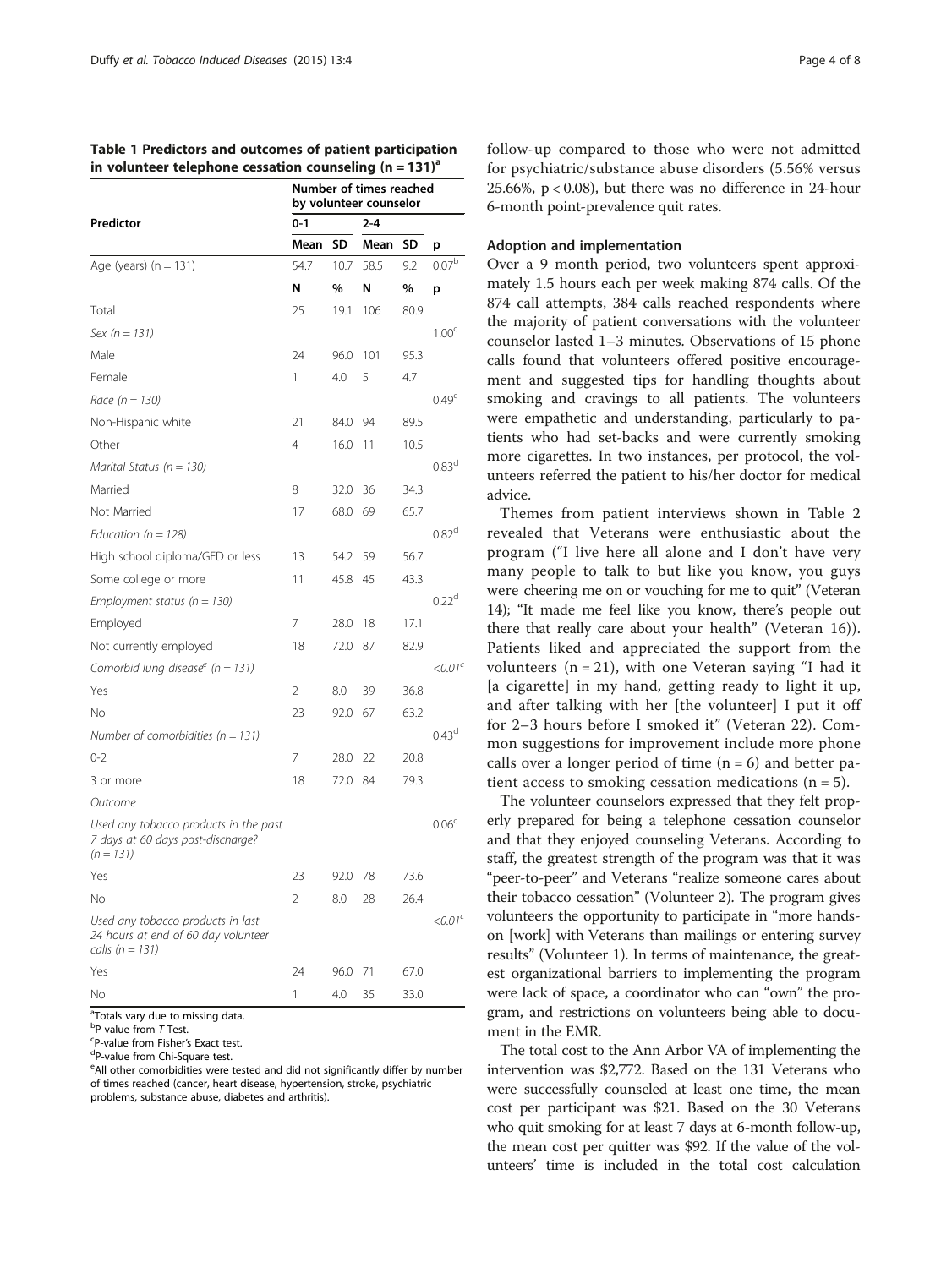<span id="page-4-0"></span>Table 2 Summary of themes/concepts from Veteran interviews  $(n = 25)$ 

| Theme                                                                             | <b>Number</b><br>of patients |
|-----------------------------------------------------------------------------------|------------------------------|
| Reasons for participating in Tobacco Tactics program                              |                              |
| Wanted to quit smoking or thought they should<br>quit smoking                     | 19                           |
| Liked the quit smoking program in the hospital,<br>or said it was nice/good/great | 9                            |
| Wanted to help someone else who was trying to<br>quit smoking                     | 4                            |
| Views on phone calls                                                              |                              |
| Calls were helpful/nice/good/great                                                | 23                           |
| Support from the volunteer was nice/good/great                                    | 21                           |
| Liked that someone cared/was interested about<br>them/their smoking               | 16                           |
| Liked the number of phone calls/thought number<br>was appropriate                 | 14                           |
| Thought the phone calls lasted 5 minutes or more                                  | 12                           |
| Preferred more phone calls                                                        | 7                            |
| Does not remember what was specifically talked<br>about during phone calls        | 5                            |
| Calls put the idea of quitting back in their head<br>again/they were a reminder   | 3                            |
| What happened with smoking status after phone<br>calls stopped?                   |                              |
| No difference                                                                     | 11                           |
| Increased smoking                                                                 | 6                            |
| Decreased smoking                                                                 | 4                            |
| Suggestions for improvement                                                       |                              |
| Nothing else that the program could have done<br>to be more helpful               | 18                           |
| Nothing the VA could do to improve the program                                    | 6                            |
| Increasing the number of phone calls/length of<br>follow-up                       | 6                            |
| Make smoking aids (e.g. patches) more accessible                                  | 5                            |
| Provide more specific information during phone<br>calls about quitting smoking    | 1                            |

(\$4,410), the mean cost per quitter rises to \$147. See Table [3](#page-5-0) for a detailed description of costs.

#### Maintenance

The volunteer telephone counseling program was initially coordinated by the research team. Then it was transferred to a staff person and was sustainable for about a year after the study ended until this person resigned. It was resurrected a second time by the research team, but we were unable to get a department to take responsibility for the program so it was discontinued. In discussions with leadership, it seemed that they felt the smoking cessation counseling could be conducted as part of a call that is made to all inpatients

after discharge. On both occasions when the program was terminated, volunteers were disappointed, as they really felt that they were making a difference in patients' lives.

# **Discussion**

# Reach and effectiveness

The data show that the vast majority of smokers were reached 2 to 4 times. Those reached more often were more likely to quit smoking. Those with lung disease were more likely to be reached and to quit, perhaps because they had higher motivation to quit [[17\]](#page-6-0). However, those admitted for psychiatric/substance abuse tended to be less likely to quit. Research has shown that those with psychiatric and substance abuse disorders are interested in quitting [\[18\]](#page-6-0), although quitting can be difficult among this population [[19\]](#page-6-0).

The greater effectiveness of the telephone cessation counseling program among those with greater participation may have been because those engaged in the calls were more motivated to quit. Moreover, the effectiveness of the telephone counseling may have been attenuated by the effectiveness of the Tobacco Tactics program as a whole [[6\]](#page-6-0), as all patients enrolled in this study received the Tobacco Tactics intervention during hospitalization. Without randomizing to phone calls versus no phone calls, there is really no way to determine the added effect of the telephone counseling. What we do know from this study is that those who participated more in the followup calls were more likely to quit. Cochrane Collaborative reviews [\[1](#page-6-0),[2](#page-6-0)] indicate that follow-up calls improve quit rates, which is why the calls were a component of the Tobacco Tactics intervention.

In this case the telephone counseling was conducted by fellow Veterans. Peer support has been shown to be effective in improving a number of health conditions and behaviors [[7](#page-6-0),[8\]](#page-6-0), and Veterans have been shown to be successful peer counselors [[9-11](#page-6-0)]. Those Veterans participating in peer support programs were satisfied with the help they received [[9\]](#page-6-0), and the trained counselors gained the proper knowledge, skills and confidence needed to help their fellow Veterans [\[10](#page-6-0)]. Social support is an important component of a successful smoking cessation program as is noted in the VA/Department of Defense (DoD) Clinical Practice Guidelines for Management of Tobacco Use [\[20\]](#page-6-0), and has been shown to increase quit rates in a number of studies [[21](#page-6-0)[-26](#page-7-0)].

#### Adoption and implementation

Observations of the volunteer phone calls demonstrated that they were able to implement the protocol as designed and reach a high number of smokers in a short period of time. Moreover, the volunteers were very engaged in helping the Veterans quit smoking. Smoking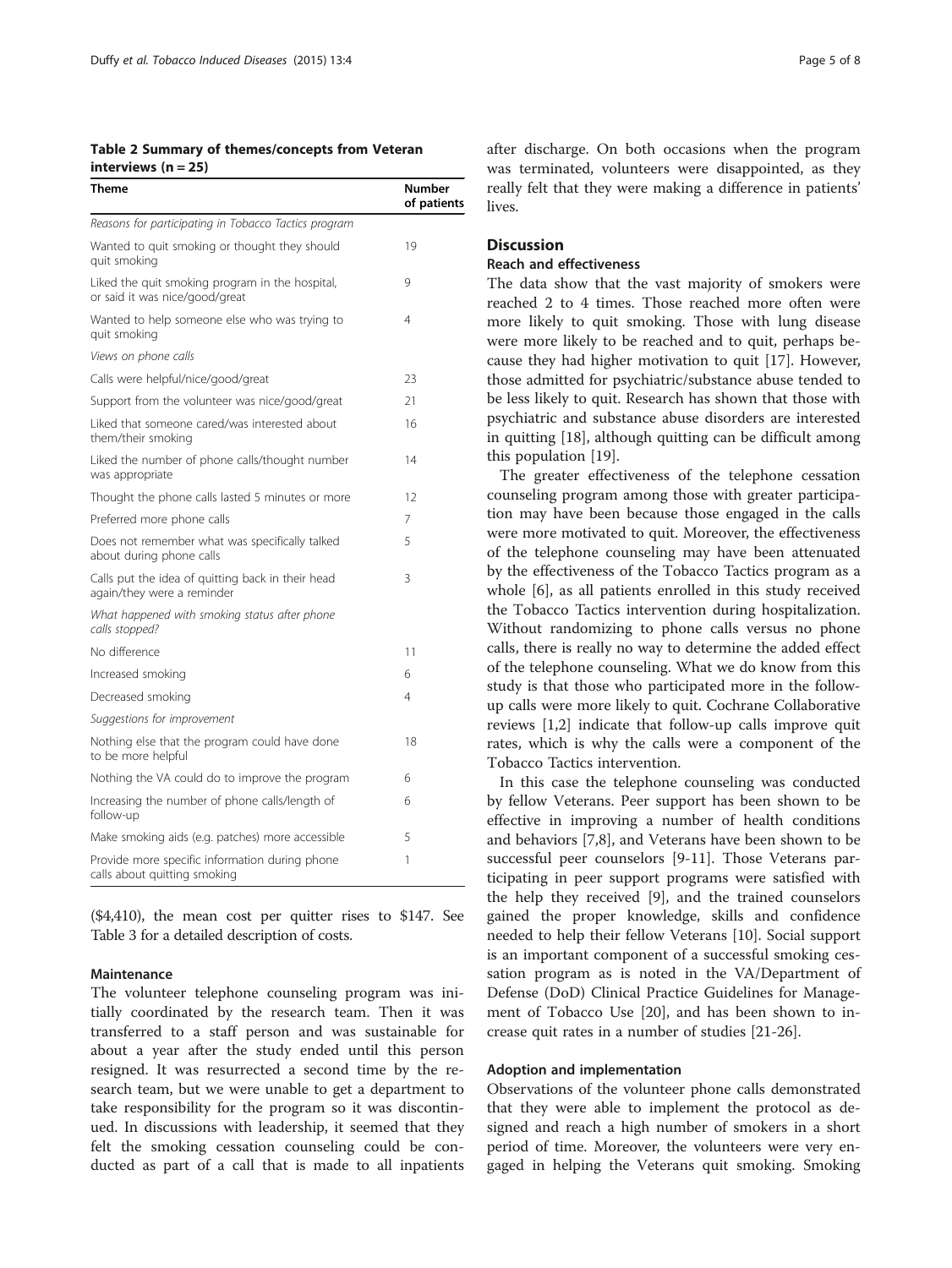| Component                                | variable impact |                       | Fixed or Perspective Activity/Subcomponent                                           | Who/Hourly rate                               | Hours Cost<br>spent |         |
|------------------------------------------|-----------------|-----------------------|--------------------------------------------------------------------------------------|-----------------------------------------------|---------------------|---------|
| Training volunteers                      | F               | VA                    | Development of 1-hour PPT presentation                                               | Already existed                               | $\mathbf{0}$        | \$0     |
|                                          |                 |                       | Development of 30-minute peer support video                                          | Already existed                               | $\mathbf 0$         | \$0     |
|                                          |                 |                       | Training set-up (putting together binder, room<br>reservation, setting up PPT/video) | Coordinator \$46/hr.                          | 2                   | \$92    |
|                                          |                 |                       | Training session: 30-minute overview                                                 | Coordinator \$46/hr.                          | 0.5                 | \$23    |
|                                          |                 |                       | Training session: 1-hour PPT presentation                                            | Study nurse \$34/hr.                          | 1                   | \$34    |
|                                          |                 |                       | Training session: 30-minute peer support video                                       | Coordinator \$46/hr.                          | 0.5                 | \$23    |
|                                          |                 |                       | Training session: 1-hour training/observation                                        | Coordinator \$46/hr.                          | 1                   | \$46    |
| Weekly meetings with<br>volunteers       | V               | VA                    | Meet with volunteers to get started/10 minutes<br>twice/wk. for 9 mos.               | Coordinator \$46/hr.                          | 12                  | \$552   |
| Volunteer documentation F, V<br>into FMR |                 | VA                    | Printing of 475 volunteer sheets                                                     | Staff Support \$32/hr.                        | 0.25                | \$8     |
|                                          |                 |                       | Development/integration of the volunteer<br>documentation template                   | Clinical Applications<br>Coordinator \$56/hr. | $\overline{2}$      | \$112   |
|                                          |                 |                       | Entering documentation from peer volunteer<br>calls into EMR (1.5 hrs./wk.)          | Staff Support \$32/hr.                        | 58.5                | \$1,872 |
| Non-labor costs                          | F               | VA                    | Paper for 475 volunteer sheets                                                       |                                               |                     | \$10    |
| Overhead costs                           | F               | VA                    |                                                                                      |                                               |                     | \$0     |
| Subtotal without<br>volunteer salaries   |                 |                       |                                                                                      |                                               |                     | \$2,772 |
| Peer volunteer time costs V              |                 | If volunteers<br>paid | Calling study patients (1.5 hrs./wk. for 9 mos.)                                     | Volunteer 1 \$14/hr.                          | 58.5                | \$819   |
|                                          |                 |                       | Calling study patients (1.5 hrs./wk. for 9 mos.)                                     | Volunteer 2 \$14/hr.                          | 58.5                | \$819   |
| Subtotal volunteer salaries              |                 |                       |                                                                                      |                                               |                     | \$1,638 |
| Total if volunteers paid                 |                 |                       |                                                                                      |                                               |                     | \$4,410 |

<span id="page-5-0"></span>Table 3 Summary of costs for the volunteer telephone counseling program

Note: All hourly rates rounded to nearest dollar and include salaries and fringes.

cessation interventions in general have been shown to be cost-effective [\[27\]](#page-7-0), and the volunteer phone call program was implemented at a relatively low cost.

The VA system has recently implemented 1-855- QUIT-VET, which is a quitline that provides tailored smoking cessation counseling to Veterans [[28\]](#page-7-0). Smoking cessation counselors schedule up to four follow-up calls as needed. However, unlike the program described in this paper, 1-855-QUIT-VET does not capitalize on a faceto-face intervention implemented on inpatient units. Moreover, 1-855-QUIT-VET requires an initial contact be made by the Veteran, while our volunteer program proactively called Veterans. While cold calling is sometimes thought to be intrusive, it has been shown to increase quitline utilization [\[29](#page-7-0)] and to enroll a different group of smokers that may be missed by standard quitline procedures [\[26\]](#page-7-0). Similar to our study, older male smokers in more rural areas who showed less nicotine dependence and less motivation to quit have been shown to be more likely to be captured by cold calling [\[30](#page-7-0)]. Rural smokers report an overall low level of access to treatment for nicotine dependence [\[31](#page-7-0)] and cold calling programs may provide a cost-effective way to reach these Veteran smokers.

#### **Maintenance**

While the program did have some short-term sustainability, there are several possible reasons that the program was not sustained long-term. Moving evidence into practice and changing provider behavior is difficult. This is in part due to the multiple demands placed on providers, who are forced to respond first to multiple mandates in the face of competing resources. Rolling the telephone cessation into broader follow-up calls made to discharged patients is one way to provide the follow-up without having a separate program, but the counseling is likely to become watered down in the face of other issues that patients may present. At this point, the Joint Commission standards for inpatient smoking, including follow-up calls, are voluntary [[4](#page-6-0)]. Should these standards become mandatory, there may be more motivation for administration to institute an inpatient smoking cessation program with volunteer cessation telephone follow-up.

#### Limitations of the study

This was a quasi-experimental study and, therefore, did not have a control group. There may have been selection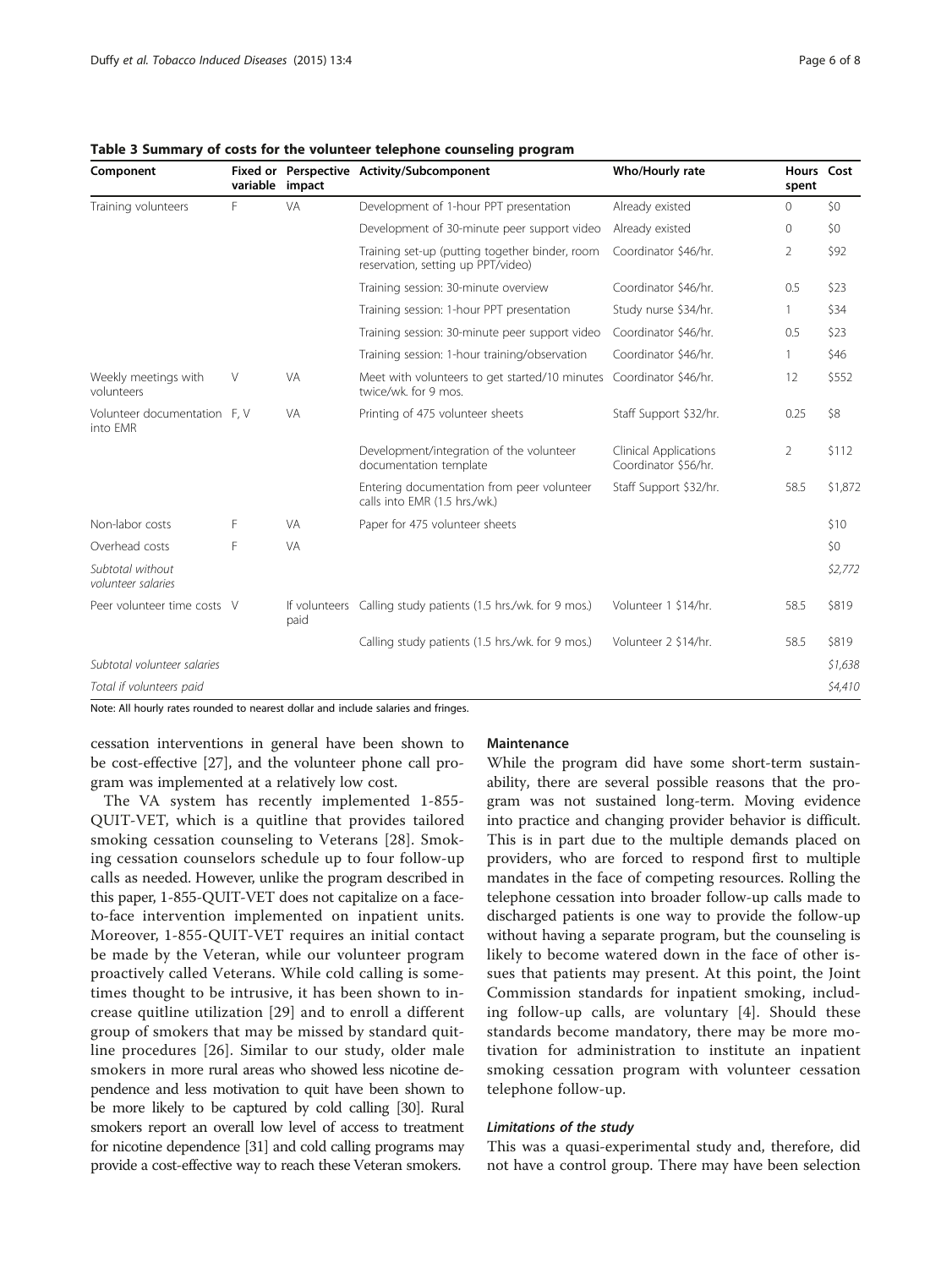<span id="page-6-0"></span>bias as those who benefited most from the program may have been more likely to participate. Quit rates were not cotinine-verified. The intent-to-treat analysis and small sample size may have contributed to findings that trended toward, but did not quite reach significance. Lastly, this was an evaluation of a program that was implemented within the Ann Arbor VA and may not be generalizable outside of this setting. Despite these limitations, this study demonstrated the benefits of using volunteers to make follow-up calls to inpatients that received a smoking intervention in a real world setting.

# Conclusion

Using volunteers as counselors to support Veterans in quitting smoking as a follow-up to an inpatient, nursedelivered intervention was a novel idea with goals to minimize costs of providing smoking cessation follow-up calls as well as decrease intervention burden on nursing staff. The Reach, Effectiveness, Adoption, and Implementation was high, and while the intervention was not Maintained long term, it was Maintained short term. Sustainable models for following smokers that receive inpatient cessation interventions are needed to enhance quit rates.

#### Competing interests

The authors declare that they have no competing interests.

#### Authors' contributions

All authors agreed on the need for this paper. SD conceived the study and drafted the paper. NJ was responsible for the cost-effectiveness analyses. LE was the project manager and responsible for coordinating the process of implementation. SL was responsible for data management and analysis. DR provided statistical guidance. MH was responsible for the qualitative analyses. All authors reviewed the manuscript and provided extensive feedback. All authors read and approved the final manuscript.

#### Acknowledgements

First, we would like to thank Voluntary Services for assisting us with hand picking the volunteers. Special thanks go to the Ann Arbor VA volunteers, Sharon Marr and Mariann Hamann, for providing the follow-up phone calls to patients. Most importantly, we would like to thank the Veterans that participated in this study. Lastly, we would like to thank the Department of Veterans Affairs for their generous support of this Rapid Response Proposal (RRP 11–020).

#### Author details

<sup>1</sup>Ohio State University, College of Nursing, Columbus, USA. <sup>2</sup>Ann Arbor VA Center for Clinical Management Research, Health Services Research and Development, P.O. Box 130170, Ann Arbor, MI 48113-0170, USA. <sup>3</sup>University of Michigan, Department of Psychiatry, Ann Arbor, USA. <sup>4</sup>University of Michigan, School of Nursing, Ann Arbor, USA. <sup>5</sup>Center of Innovation for Complex Chronic Healthcare, Hines VA Hospital, Hines, USA. <sup>6</sup>Center for Healthcare Studies and Departments of Psychiatry & Behavioral Sciences and Preventive Medicine, Northwestern University, Feinberg School of Medicine, Chicago, USA.

#### Received: 8 August 2014 Accepted: 10 January 2015 Published online: 05 February 2015

#### References

- 1. Stead LF, Perera R, Lancaster T. Telephone counselling for smoking cessation. Cochrane Database Syst Rev. 2006;3:CD002850.
- 2. Rigotti NA, Clair C, Munafo MR, Stead LF. Interventions for smoking cessation in hospitalised patients. Cochrane Database Syst Rev. 2012;5:CD001837.
- 3. An LC, Zhu SH, Nelson DB, Arikian NJ, Nugent S, Partin MR, et al. Benefits of telephone care over primary care for smoking cessation: a randomized trial. Arch Intern Med. 2006;166(5):536–42.
- 4. The Joint Commission. Specifications manual for national hospital inpatient quality measures. [http://www.jointcommission.org/](http://www.jointcommission.org/specifications_manual_for_national_hospital_inpatient_quality_measures.aspx) [specifications\\_manual\\_for\\_national\\_hospital\\_inpatient\\_quality\\_measures.](http://www.jointcommission.org/specifications_manual_for_national_hospital_inpatient_quality_measures.aspx) [aspx](http://www.jointcommission.org/specifications_manual_for_national_hospital_inpatient_quality_measures.aspx). Accessed 7 Jan 2014.
- 5. Duffy SA, Karvonen-Gutierrez CA, Ewing LA, Smith PM, Veterans Integrated Services Network (VISN) 11 Tobacco Tactics Team. Implementation of the Tobacco Tactics Program in the Department of Veterans Affairs. J Gen Intern Med. 2010;25 Suppl 1:3–10.
- 6. Duffy SA, Ronis DL, Karvonen-Gutierrez CA, Ewing LA, Dalack GW, Smith PM, et al. Effectiveness of the tobacco tactics program in the Department of Veterans Affairs. Ann Behav Med. 2014;48(2):265–74.
- 7. Wilson W, Pratt C. The impact of diabetes education and peer support upon weight and glycemic control of elderly persons with noninsulin dependent diabetes mellitus (NIDDM). Am J Public Health. 1987;77(5):634–5.
- 8. Webel AR, Okonsky J, Trompeta J, Holzemer WL. A systematic review of the effectiveness of peer-based interventions on health-related behaviors in adults. Am J Public Health. 2010;100(2):247–53.
- 9. Barber JA, Rosenheck RA, Armstrong M, Resnick SG. Monitoring the dissemination of peer support in the VA Healthcare System. Community Ment Health J. 2008;44(6):433–41.
- 10. Hayes A, Morzinski J, Ertl K, Wurm C, Patterson L, Wilke N, et al. Preliminary description of the feasibility of using peer leaders to encourage hypertension self-management. WMJ. 2010;109(2):85–90.
- 11. Long JA, Jahnle EC, Richardson DM, Loewenstein G, Volpp KG. Peer mentoring and financial incentives to improve glucose control in African American veterans: a randomized trial. Ann Intern Med. 2012;156(6):416–24.
- 12. Abildso CG, Zizzi SJ, Reger-Nash B. Evaluating an insurance-sponsored weight management program with the RE-AIM Model, West Virginia, 2004–2008. Prev Chronic Dis. 2010;7(3):A46.
- 13. Caperchione C, Coulson F. The WellingTONNE challenge toolkit: using the RE-AIM framework to evaluate a community resource promoting healthy lifestyle behaviors. Health Educ J. 2010;69:126–34.
- 14. Lawrence K, Heisler M, Resnicow K, Halasyamani L, Mase R, Monroe M. Tools for being a helpful peer partner (video recording). In: Supported by the National Heart Lung, and Blood Institute, editor. Developed by the University of Michigan and St. Joseph Mercy Health System. Ann Arbor: The Regents of the University of Michigan; 2007.
- 15. Cohen J. Statistical power analysis for the behavioral sciences. 2nd ed. Hillsdale, NJ: Lawrence Erlbaum Associates; 1988.
- 16. Hintze J. PASS 13. In: NCSS, LLC. Utah: Kaysville; 2014. [www.ncss.com](http://www.ncss.com/).
- 17. Sanderson Cox L, Patten CA, Ebbert JO, Drews AA, Croghan GA, Clark MM, et al. Tobacco use outcomes among patients with lung cancer treated for nicotine dependence. J Clin Oncol. 2002;20(16):3461–9.
- 18. Duffy SA, Essenmacher C, Karvonen-Guiterrez C, Ewing LA. Motivation to quit smoking among Veterans diagnosed with psychiatric and substance abuse disorders. J Addict Nurs. 2010;21(2–3):105–13.
- 19. Institute of Medicine. Combating tobacco use in military and Veteran populations. Washington, DC: The National Academic Press; 2009.
- 20. VA/DoD Clinical Practice Guideline Working Group. Management of tobacco use. Washington, DC: Veterans Health Administration, Department of Veterans Affairs and Health Affairs, Department of Defense; 2004.
- 21. Johnson D, Alexander G, Kapke A, McClure J, Wiese C, Greene S. The relationship of social support and smoking cessation among African Americans enrolled in the Project Quit Study. Clin Res Med. 2009;137:PS1–28.
- 22. Starkey F, Audrey S, Holliday J, Moore L, Campbell R. Identifying influential young people to undertake effective peer-led health promotion: the example of A Stop Smoking In Schools Trial (ASSIST). Health Educ Res. 2009;24(6):977–88.
- 23. Emmons KM, Puleo E, Park E, Gritz ER, Butterfield RM, Weeks JC, et al. Peer-delivered smoking counseling for childhood cancer survivors increases rate of cessation: the partnership for health study. J Clin Oncol. 2005;23(27):6516–23.
- 24. Solomon LJ, Scharoun GM, Flynn BS, Secker-Walker RH, Sepinwall D. Free nicotine patches plus proactive telephone peer support to help low-income women stop smoking. Prev Med. 2000;31(1):68–74.
- 25. Solomon LJ, Secker-Walker RH, Flynn BS, Christ S, Dana GS, Dorwaldt AL. Proactive peer support by telephone to help women quit smoking. Health Educ Res. 1996;11(3):377–81.